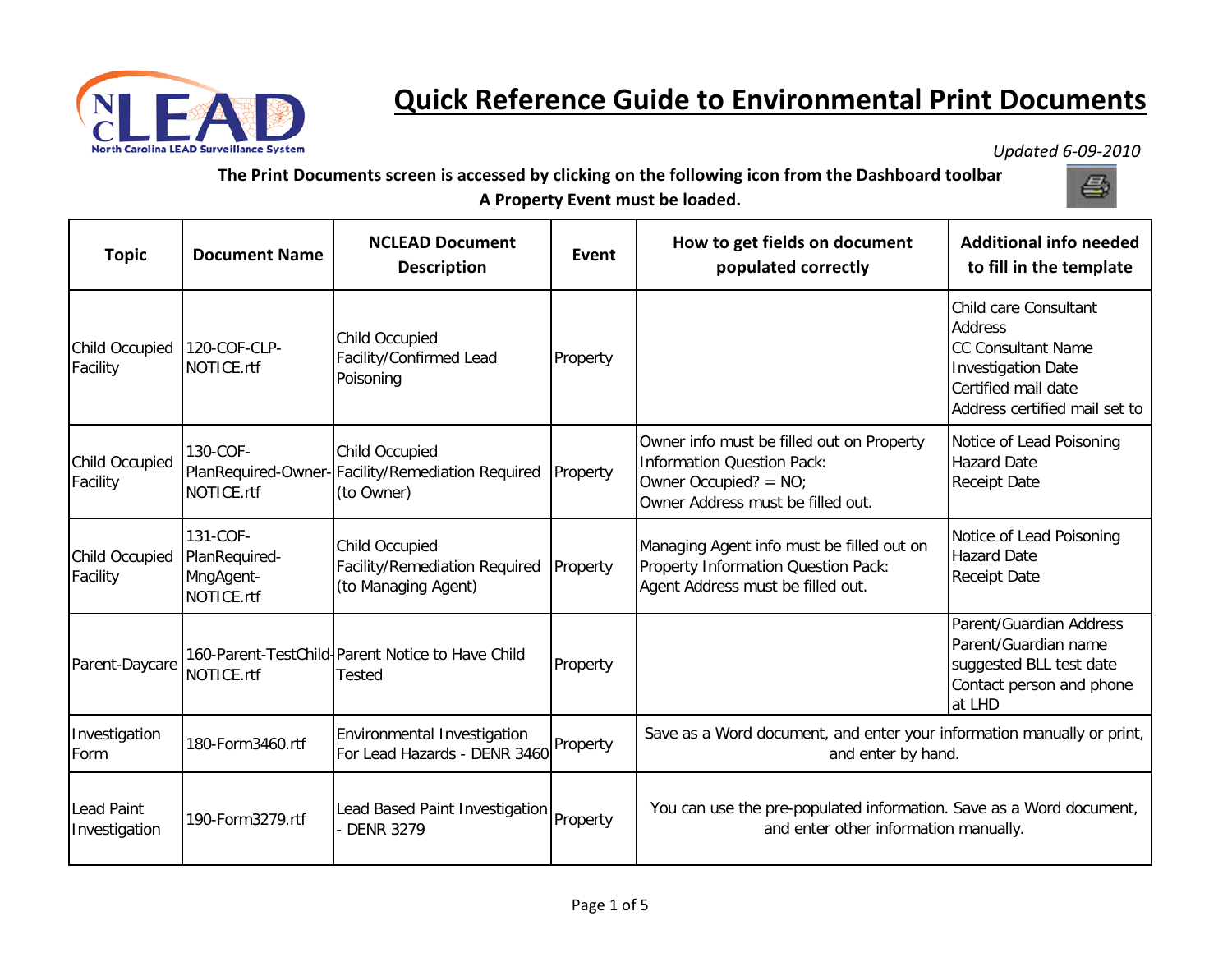| <b>Topic</b>                    | <b>Document Name</b>                              | <b>NCLEAD Document</b><br><b>Description</b>                 | Event    | How to get fields on document<br>populated correctly                                                                                        | <b>Additional info needed</b><br>to fill in the template                              |
|---------------------------------|---------------------------------------------------|--------------------------------------------------------------|----------|---------------------------------------------------------------------------------------------------------------------------------------------|---------------------------------------------------------------------------------------|
| <b>Lead Paint</b><br>Summary    | 200-HealthHazard-<br>PaintActivitySummar<br>y.rtf | Lead-Based Paint Activity<br>Summary                         | Property | You can use the pre-populated information. Save as a Word document,<br>and enter other information manually.                                |                                                                                       |
| No Hazards<br>Found             | 210-NoHazard-<br>Owner.rtf                        | Lead Paint/No Hazard (to<br>Owner)                           | Property | Owner info must be filled out on Property<br><b>Information Question Pack.</b><br>Owner Occupied? = NO<br>Owner Address must be filled out. | <b>Investigation Date</b>                                                             |
| No Hazards<br>Found             | 211-NoHazard-<br>MngAgent.rtf                     | Lead Paint/No Hazard<br>(Managing Agent)                     | Property | Managing Agent info must be filled out on<br>Property Information Question Pack.<br>Agent Address must be filled out.                       | <b>Investigation Date</b>                                                             |
| <b>Hazards</b><br>Confirmed-CLP | 220-CLP-Dwell-<br>Owner-NOTICE.rtf                | Confirmed Lead Poisoning -<br><b>Dwelling Owner</b>          | Property | Owner info must be filled out on Property<br><b>Information Question Pack.</b><br>Owner Occupied? = NO<br>Owner Address must be filled out. | Select single or multiple<br>hazards types<br>Residential/ Child Occupied<br>Facility |
| Hazards<br>Confirmed-CLP        | 221-CLP-Dwell-<br>MngAgent-<br>NOTICE.rtf         | Confirmed Lead Poisoning -<br><b>Dwelling Managing Agent</b> | Property | Managing Agent info must be filled out on<br>Property Information Question Pack.<br>Agent Address must be filled out.                       | Select single or multiple<br>hazards types<br>Residential/ Child Occupied<br>Facility |
| Hazards<br>Confirmed-CLP        | 222-CLP-Dwell-<br>Occup-NOTICE.rtf                | Confirmed Lead Poisoning -<br><b>Dwelling Occupant</b>       | Property |                                                                                                                                             | Owners name                                                                           |
| Remediation-<br>Plan Approved   | 250-Plan-Approved-<br>Owner.rtf                   | Remediation Plan Approved<br>(to Owner)                      | Property | Owner info must be filled out on Property<br><b>Information Question Pack.</b><br>Owner Occupied? = NO<br>Owner Address must be filled out. | N/A                                                                                   |
| Remediation-<br>Plan Approved   | 251-Plan-Approved-<br>MngAgent.rtf                | Remediation Plan Approved<br>(to Managing Agent)             | Property | Managing Agent info must be filled out on<br>Property Information Question Pack.<br>Agent Address must be filled out.                       | N/A                                                                                   |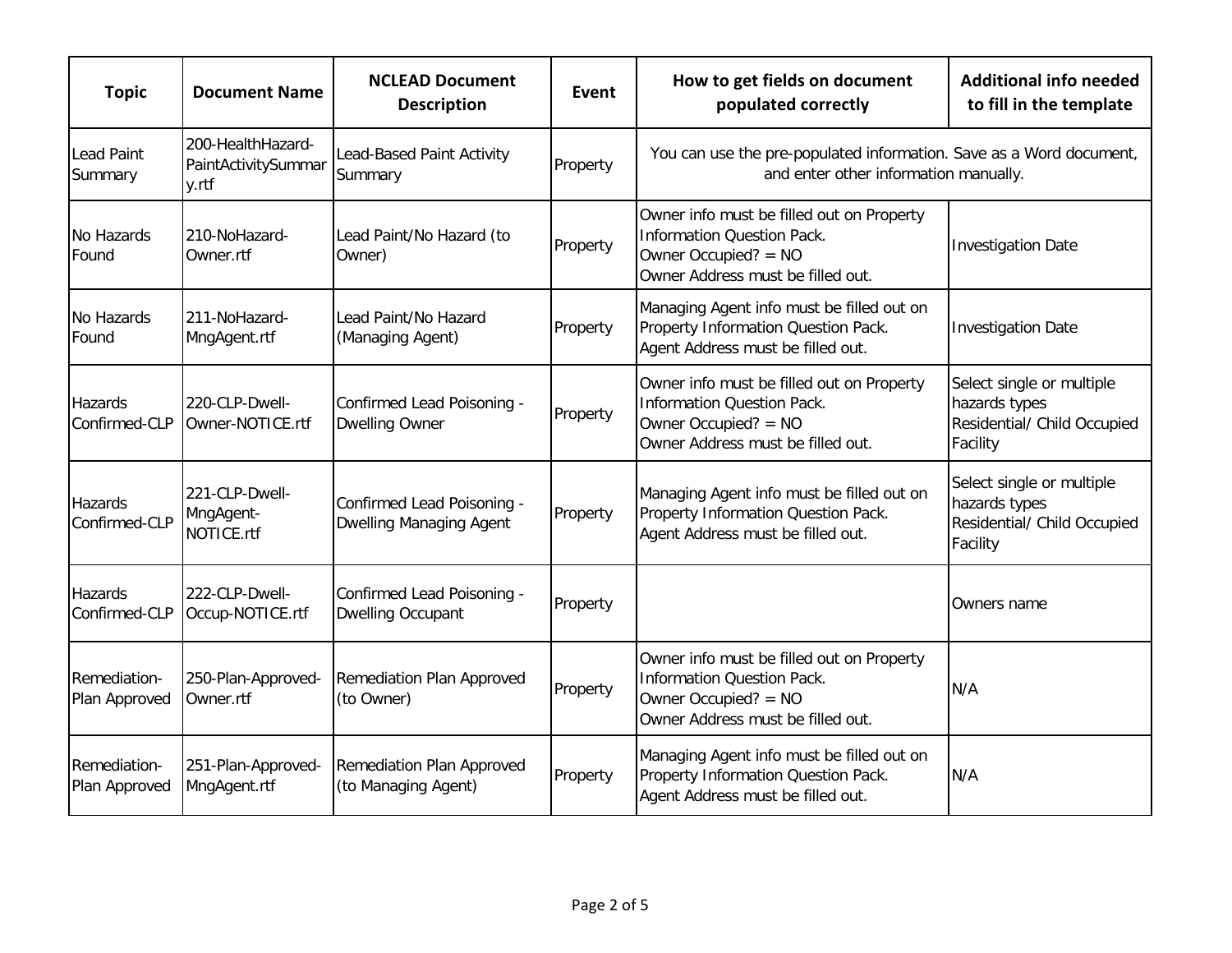| <b>Topic</b>                        | <b>Document Name</b>                                                | <b>NCLEAD Document</b><br><b>Description</b>                               | Event    | How to get fields on document<br>populated correctly                                                                                        | <b>Additional info needed</b><br>to fill in the template                          |
|-------------------------------------|---------------------------------------------------------------------|----------------------------------------------------------------------------|----------|---------------------------------------------------------------------------------------------------------------------------------------------|-----------------------------------------------------------------------------------|
| Modification<br>Order               | 260-Plan-Modify-<br>Owner-ORDER.rtf                                 | Modification Order (to Owner) Property                                     |          | Owner info must be filled out on Property<br><b>Information Question Pack</b><br>Owner Occupied? = NO<br>Owner Address must be filled out.  | Modification<br>recommendations for plan.<br>Submit within xx days of<br>receipt. |
| Modification<br>Order               | 261-Plan-Modify-<br>MngAgent-ORDER.rtf Managing Agent)              | Modification Order (to                                                     | Property | Managing Agent info must be filled out on<br>Property Information Question Pack<br>Agent Address must be filled out.                        | Modification<br>recommendations for plan.<br>Submit within xx days of<br>receipt. |
| Resubmit Plan                       | 270-Plan-Late-<br>Owner-ORDER.rtf                                   | Remediation Order - Plan is<br>Late (to Owner)                             | Property | Owner info must be filled out on Property<br><b>Information Question Pack</b><br>Owner Occupied? = NO<br>Owner Address must be filled out.  | <b>Receipt Date</b>                                                               |
| Resubmit Plan                       | 271-Plan-Late-                                                      | Remediation Order - Plan is<br>MngAgent-ORDER.rtf Late (to Managing Agent) | Property | Managing Agent info must be filled out on<br>Property Information Question Pack<br>Agent Address must be filled out.                        | <b>Receipt Date</b>                                                               |
| 10 Day<br>Remediate<br>Order        | 290-Remediate-<br>Past60Days-Owner-<br>ORDER.rtf                    | Remediation Order - Not<br>Completed Within 60 Days (to<br>Owner)          | Property | Owner info must be filled out on Property<br><b>Information Question Pack.</b><br>Owner Occupied? = NO<br>Owner Address must be filled out. | Hazard/s                                                                          |
| 10 Day<br>Remediate<br>Order        | 291-Remediate-<br>Past60Days-<br>MngAgent-ORDER.rtf Managing Agent) | Remediation Order - Not<br>Completed Within 60 Days (to                    | Property | Managing Agent info must be filled out on<br>Property Information Question Pack.<br>Agent Address must be filled out.                       | Hazard/s                                                                          |
| Remediation-<br><b>Final Notice</b> | 300-Remediate-<br>Incomplete-Owner-<br>FINALNOTICE.rtf              | <b>Final Notice - Remediation</b><br>Incomplete (to Owner)                 | Property | Owner info must be filled out on Property<br><b>Information Question Pack.</b><br>Owner Occupied? = NO<br>Owner Address must be filled out. | Remed. Order Sent Date<br><b>Receipt Date</b>                                     |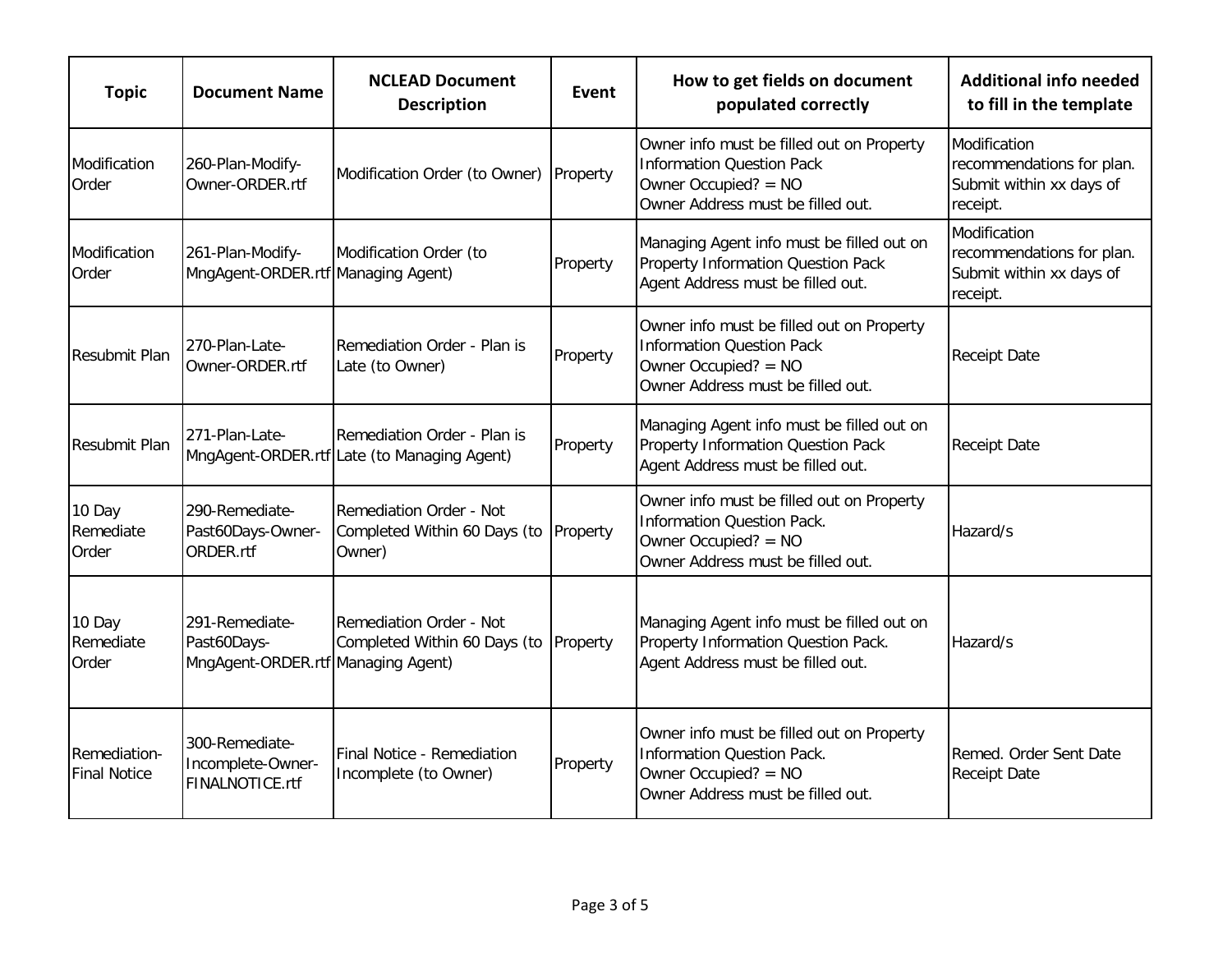| <b>Topic</b>                          | <b>Document Name</b>                                          | <b>NCLEAD Document</b><br><b>Description</b>                      | Event    | How to get fields on document<br>populated correctly                                                                                        | <b>Additional info needed</b><br>to fill in the template                             |
|---------------------------------------|---------------------------------------------------------------|-------------------------------------------------------------------|----------|---------------------------------------------------------------------------------------------------------------------------------------------|--------------------------------------------------------------------------------------|
| Remediation-<br><b>Final Notice</b>   | 301-Remediate-<br>Incomplete-<br>MngAgent-<br>FINALNOTICE.rtf | Final Notice - Remediation<br>Incomplete (to Managing<br>Agent)   | Property | Managing Agent info must be filled out on<br>Property Information Question Pack.<br>Agent Address must be filled out.                       | Remed. Order Sent Date<br><b>Receipt Date</b>                                        |
| Remediation-<br>Extension<br>Approved | 320-Remed-<br>ExtendTime-<br>APPROVAL-Owner.rtf Owner)        | Approval to Extend<br>Remediation Deadline (to                    | Property | Owner info must be filled out on Property<br><b>Information Question Pack.</b><br>Owner Occupied? = NO<br>Owner Address must be filled out. | N/A                                                                                  |
| Remediation-<br>Extension<br>Approved | 321-Remed-<br>ExtendTime-<br>APPROVAL-<br>MngAgent.rtf        | Approval to Extend<br>Remediation Deadline (to<br>Managing Agent) | Property | Managing Agent info must be filled out on<br>Property Information Question Pack.<br>Agent Address must be filled out.                       | N/A                                                                                  |
| Remediatiated<br>according to<br>Plan | 330-Clearance-<br>VERIFICATION-<br>Owner.rtf                  | Clearance Verification (to<br>Owner)                              | Property | Owner info must be filled out on Property<br><b>Information Question Pack.</b><br>Owner Occupied? = NO<br>Owner Address must be filled out. | Inspection date<br>Select single or multiple<br>hazards.                             |
| Remediatiated<br>according to<br>Plan | 331-Clearance-<br><b>VERIFICATION-</b><br>MngAgent.rtf        | Clearance Verification (to<br>Managing Agent)                     | Property | Managing Agent info must be filled out on<br>Property Information Question Pack.<br>Agent Address must be filled out.                       | Inspection date<br>Select single or multiple<br>hazards.                             |
| Consent<br>Refusal                    | 380-EBL-<br>ConsentRefusal.rtf                                | Consent/Refusal EBL                                               | Property |                                                                                                                                             | Select Owner/ Tenant from<br>dropdown.<br>Drop down selection for<br>Consent/Refuse. |
| Notice of<br><b>Hazards</b>           | 390-EBL-Dwell-<br>Owner-NOTICE.rtf                            | Elevated Blood Lead<br>Level/Dwelling (to Owner)                  | Property | Owner info must be filled out on Property<br><b>Information Question Pack.</b><br>Owner Occupied? = NO<br>Owner Address must be filled out. | Select Source of Hazard.<br>Select Hazard/ hazards.                                  |